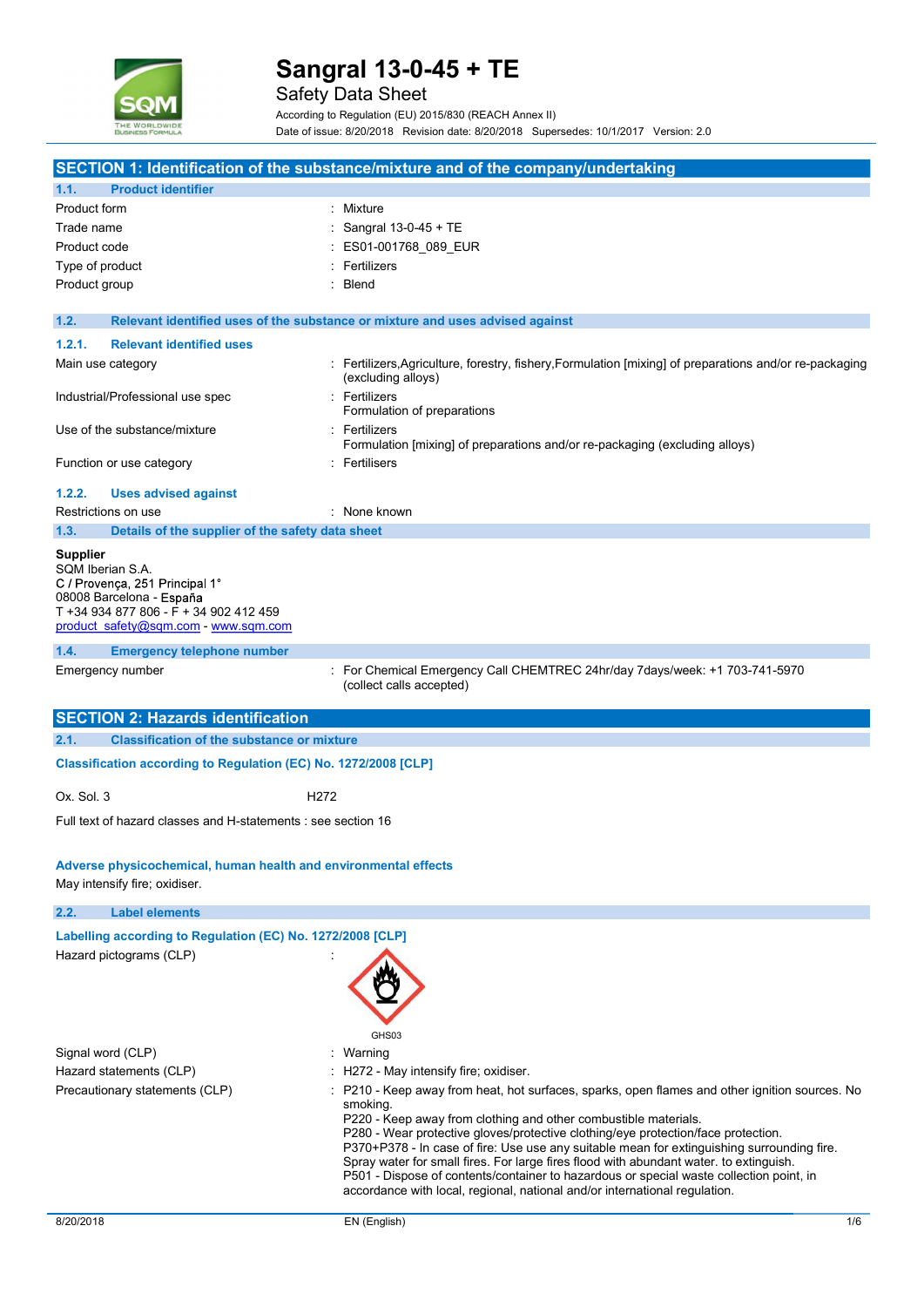### Safety Data Sheet

According to Regulation (EU) 2015/830 (REACH Annex II)

#### 2.3. Other hazards

Other hazards not contributing to the classification

: The product does not meet the PBT and vPvB classification criteria.

### SECTION 3: Composition/information on ingredients 3.1. Substances Not applicable

#### 3.2. Mixtures

Comments : Hazard classification of this material is based on the worst possible case

This mixture does not contain any substances to be mentioned according to the criteria of section 3.2 of REACH annex II

| <b>SECTION 4: First aid measures</b>                                |                                                                                                                                                                                           |
|---------------------------------------------------------------------|-------------------------------------------------------------------------------------------------------------------------------------------------------------------------------------------|
| <b>Description of first aid measures</b><br>4.1.                    |                                                                                                                                                                                           |
| First-aid measures general                                          | : Call a poison center or a doctor if you feel unwell. In all cases of doubt, or when symptoms<br>persist, seek medical attention. Never give anything by mouth to an unconscious person. |
| First-aid measures after inhalation                                 | : Remove person to fresh air and keep comfortable for breathing.                                                                                                                          |
| First-aid measures after skin contact                               | Wash skin with plenty of water                                                                                                                                                            |
| First-aid measures after eye contact                                | Rinse eyes with water as a precaution. Remove contact lenses, if present and easy to do.<br>Continue rinsing.                                                                             |
| First-aid measures after ingestion                                  | : Rinse mouth. Call a poison center or a doctor if you feel unwell.                                                                                                                       |
| 4.2.<br>Most important symptoms and effects, both acute and delayed |                                                                                                                                                                                           |
| Symptoms/effects                                                    | : Not expected to present a significant hazard under anticipated conditions of normal use.                                                                                                |
| Symptoms/effects after inhalation                                   | : Dust of the product, if present, may cause respiratory irritation after an excessive inhalation<br>exposure.                                                                            |
| Symptoms/effects after skin contact                                 | : May cause skin irritation.                                                                                                                                                              |
| Symptoms/effects after eye contact                                  | May cause eye irritation.                                                                                                                                                                 |
| Symptoms/effects after ingestion                                    | : On ingestion in large quantities: Irritation of the gastric/intestinal mucosa.                                                                                                          |

4.3. Indication of any immediate medical attention and special treatment needed

Treat symptomatically. In the event of inhalation of decomposition products : Symptoms may be delayed.

# SECTION 5: Firefighting measures 5.1. Extinguishing media Suitable extinguishing media **interproduce the suitable mean** for extinguishing surrounding fire. Spray water for small fires. For large fires flood with abundant water. Unsuitable extinguishing media **interpretent and the control of the control of the control of the control of the control of the control of the control of the control of the control of the control of the control of the cont** 5.2. Special hazards arising from the substance or mixture Fire hazard **intervalled** in the matrix of the May intensify fire; oxidiser. Hazardous decomposition products in case of fire : Toxic fumes may be released. Thermal decomposition generates : Nitrogen oxides. Nitrites. Phosphorus oxides. Potassium oxides. 5.3. Advice for firefighters Protection during firefighting **intercontation statempt** to take action without suitable protective equipment. Self-contained breathing apparatus. Complete protective clothing. Symptoms/effects after skin contact<br>
Symptoms/effects after eye contact<br>
Symptoms/effects after regestion<br>
6.1. May cause eye irritation.<br>
Symptoms/effects after regestion<br>
4.3. Indication of any immediate medical attentio Symptoms/effects after ingestion<br>
4.3. Indication of any immediate medicial attention and special treatment needed<br>
1.2. Indication of any immediate medicial attention and special treatment needed<br>
The symptoms may be dela

|        | <b>SECTION 6: Accidental release measures</b>        |                                                                                                                                                              |
|--------|------------------------------------------------------|--------------------------------------------------------------------------------------------------------------------------------------------------------------|
| 6.1.   |                                                      | Personal precautions, protective equipment and emergency procedures                                                                                          |
| 6.1.1. | For non-emergency personnel                          |                                                                                                                                                              |
|        | <b>Emergency procedures</b>                          | Ventilate spillage area. No open flames, no sparks, and no smoking.                                                                                          |
| 6.1.2. | For emergency responders                             |                                                                                                                                                              |
|        | Protective equipment                                 | Do not attempt to take action without suitable protective equipment. For further information<br>refer to section 8: "Exposure controls/personal protection". |
| 6.2.   | <b>Environmental precautions</b>                     |                                                                                                                                                              |
|        |                                                      | Do not allow into drains or water courses. Do not allow to enter into surface water or drains.                                                               |
| 6.3.   | Methods and material for containment and cleaning up |                                                                                                                                                              |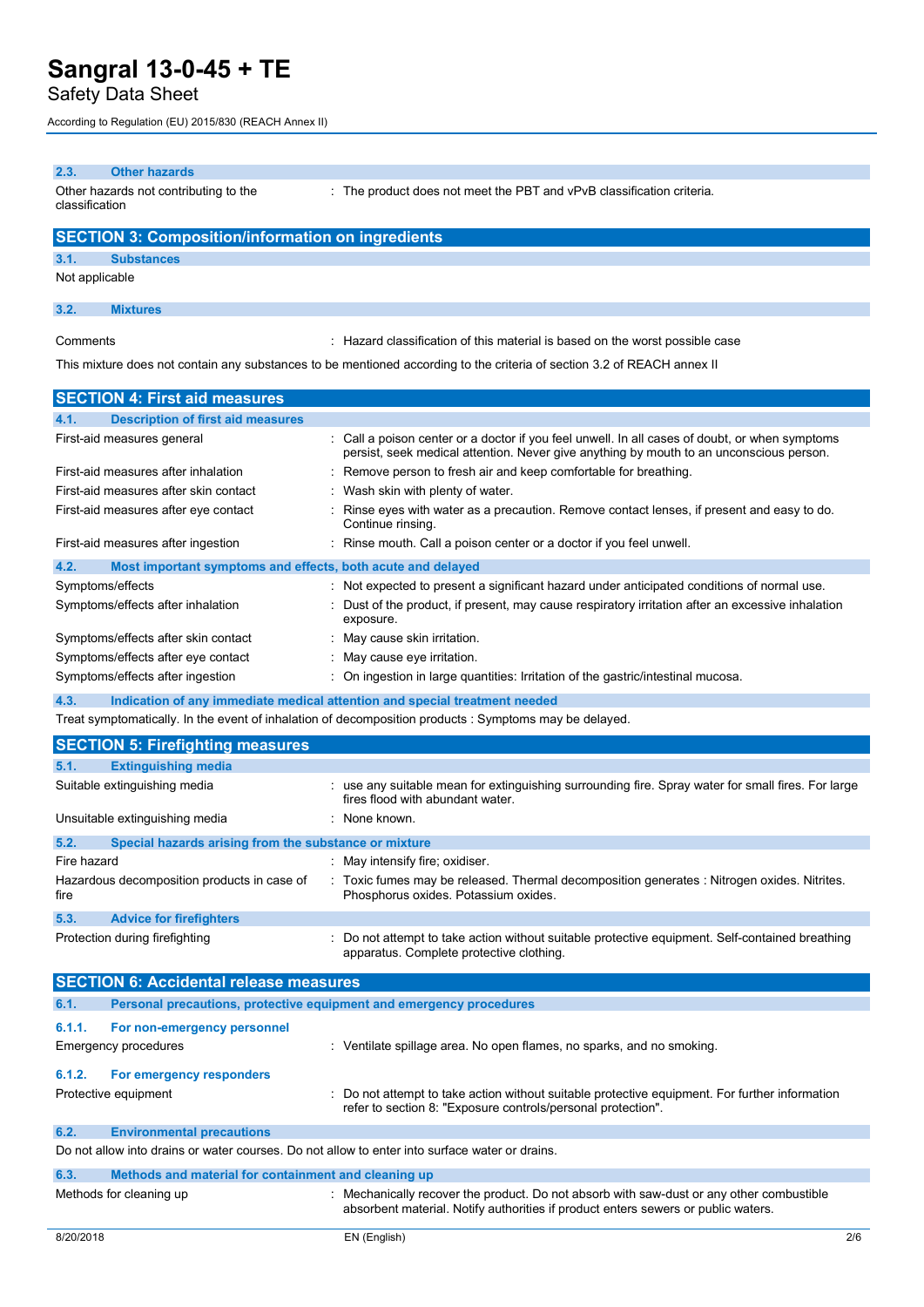## Safety Data Sheet

| Sangral 13-0-45 + TE                                                 |                                                                                                                                                                                                                                                        |
|----------------------------------------------------------------------|--------------------------------------------------------------------------------------------------------------------------------------------------------------------------------------------------------------------------------------------------------|
| <b>Safety Data Sheet</b>                                             |                                                                                                                                                                                                                                                        |
| According to Regulation (EU) 2015/830 (REACH Annex II)               |                                                                                                                                                                                                                                                        |
| Other information                                                    | : Dispose of materials or solid residues at an authorized site.                                                                                                                                                                                        |
| 6.4.<br><b>Reference to other sections</b>                           |                                                                                                                                                                                                                                                        |
| For further information refer to section 13.                         |                                                                                                                                                                                                                                                        |
| <b>SECTION 7: Handling and storage</b>                               |                                                                                                                                                                                                                                                        |
| <b>Precautions for safe handling</b><br>7.1.                         |                                                                                                                                                                                                                                                        |
| Precautions for safe handling                                        | : Ensure good ventilation of the work station. Keep away from heat, hot surfaces, sparks, open<br>flames and other ignition sources. No smoking. Wear personal protective equipment.                                                                   |
| Hygiene measures                                                     | : Do not eat, drink or smoke when using this product. Always wash hands after handling the<br>product.                                                                                                                                                 |
| 7.2.<br>Conditions for safe storage, including any incompatibilities |                                                                                                                                                                                                                                                        |
| Storage conditions                                                   | : Keep only in the original container in a cool, well ventilated place away from : Incompatible<br>materials: Reducing agents, Flammable materials, Combustible materials. Keep container<br>closed when not in use. Store in a well-ventilated place. |
| Incompatible materials                                               | : Flammable or combustible materials. reducing materials. Strong acids.                                                                                                                                                                                |
| 7.3.<br><b>Specific end use(s)</b>                                   |                                                                                                                                                                                                                                                        |
| Fertilizers.                                                         |                                                                                                                                                                                                                                                        |
| <b>SECTION 8: Exposure controls/personal protection</b>              |                                                                                                                                                                                                                                                        |
| 8.1.<br><b>Control parameters</b>                                    |                                                                                                                                                                                                                                                        |
|                                                                      |                                                                                                                                                                                                                                                        |
| Additional information                                               | : There exist no exposure limits for this material                                                                                                                                                                                                     |

| 8.2.<br><b>Exposure controls</b> |  |
|----------------------------------|--|
|----------------------------------|--|

#### Appropriate engineering controls:

#### Hand protection:

#### Eye protection:

#### Skin and body protection:

#### Respiratory protection:

#### Environmental exposure controls:

| Appropriate engineering controls:                                        |                                                                                                                                                    |
|--------------------------------------------------------------------------|----------------------------------------------------------------------------------------------------------------------------------------------------|
| check that RMMs on place are being used correctly and OCs followed.      | Ensure good ventilation of the work station. Effective contaminant extraction. Training staff on good practice. Management/supervision in place to |
| Hand protection:                                                         |                                                                                                                                                    |
| Protective gloves                                                        |                                                                                                                                                    |
| Eye protection:                                                          |                                                                                                                                                    |
| Safety glasses                                                           |                                                                                                                                                    |
| Skin and body protection:                                                |                                                                                                                                                    |
| Wear suitable protective clothing                                        |                                                                                                                                                    |
| <b>Respiratory protection:</b>                                           |                                                                                                                                                    |
| In case of insufficient ventilation, wear suitable respiratory equipment |                                                                                                                                                    |
| Environmental exposure controls:                                         |                                                                                                                                                    |
| Do not allow to enter drains or water courses.                           |                                                                                                                                                    |
| <b>SECTION 9: Physical and chemical properties</b>                       |                                                                                                                                                    |
| 9.1.<br>Information on basic physical and chemical properties            |                                                                                                                                                    |
| Physical state                                                           | Solid                                                                                                                                              |
| Appearance                                                               | Crystalline powder.                                                                                                                                |
| Colour                                                                   | Red.                                                                                                                                               |
| Odour                                                                    | odourless.                                                                                                                                         |
| Odour threshold                                                          | Not applicable                                                                                                                                     |
| рH                                                                       | No data available                                                                                                                                  |
| Relative evaporation rate (butylacetate=1)                               | Not applicable                                                                                                                                     |
| Melting point                                                            | No data available                                                                                                                                  |
| Freezing point                                                           | Not applicable                                                                                                                                     |
| Boiling point                                                            | No data available                                                                                                                                  |
| Flash point                                                              | Not applicable                                                                                                                                     |
| Auto-ignition temperature                                                | Not applicable                                                                                                                                     |
| Decomposition temperature                                                | No data available                                                                                                                                  |
| Flammability (solid, gas)                                                | Non flammable.                                                                                                                                     |
| Vapour pressure                                                          | Not applicable                                                                                                                                     |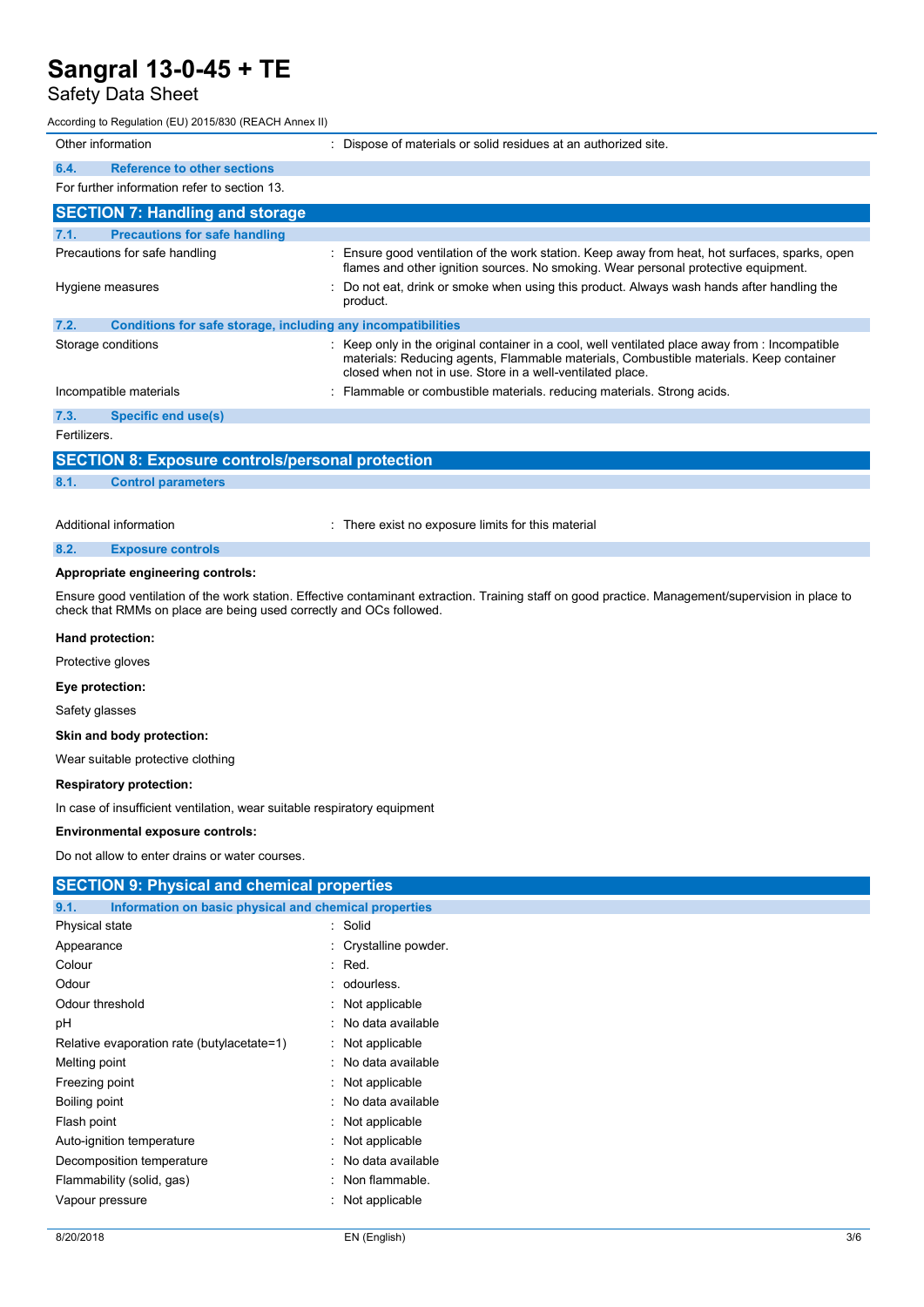# Safety Data Sheet

| Sangral 13-0-45 + TE                                  |                                               |  |
|-------------------------------------------------------|-----------------------------------------------|--|
| Safety Data Sheet                                     |                                               |  |
| ccording to Regulation (EU) 2015/830 (REACH Annex II) |                                               |  |
| Vapour pressure at 50 °C                              | Not applicable<br>÷.                          |  |
| Relative vapour density at 20 °C                      | Not applicable                                |  |
| Relative density                                      | Not applicable                                |  |
| Solubility                                            | Soluble in water.<br>$\bullet$                |  |
| Log Pow                                               | No data available                             |  |
| Viscosity, kinematic                                  | Not applicable                                |  |
| Viscosity, dynamic                                    | Not applicable                                |  |
| Explosive properties                                  | Not explosive.                                |  |
| Oxidising properties                                  | Oxidizer. Test O.1 Test for oxidizing solids. |  |
| <b>Explosive limits</b>                               | : Not applicable                              |  |

Additional information **information** : None

**SECTION 10: Stability and reactivity** 10.1. Reactivity May cause or intensify fire; oxidiser. 10.2. Chemical stability Stable under normal conditions. 10.3. Possibility of hazardous reactions No dangerous reactions known under normal conditions of use. 10.4. Conditions to avoid Avoid contact with hot surfaces, heat, flames or sparks. Eliminate all sources of ignition. 10.5. Incompatible materials Combustible materials. Flammable materials. Reducing agents. Strong acids.

#### 10.6. Hazardous decomposition products

Under normal conditions of storage and use, hazardous decomposition products should not be produced. Thermal decomposition may produce : Nitrogen oxides. Nitrites. Phosphorus oxides. Potassium oxides.

| <b>SECTION 11: Toxicological information</b>  |                  |
|-----------------------------------------------|------------------|
| Information on toxicological effects<br>11.1. |                  |
| Acute toxicity (oral)                         | : Not classified |
| Acute toxicity (dermal)                       | : Not classified |
| Acute toxicity (inhalation)                   | : Not classified |
| Skin corrosion/irritation                     | : Not classified |
| Serious eye damage/irritation                 | : Not classified |
| Respiratory or skin sensitisation             | : Not classified |
| Germ cell mutagenicity                        | : Not classified |
| Carcinogenicity                               | : Not classified |
| Reproductive toxicity                         | : Not classified |
| STOT-single exposure                          | : Not classified |
| STOT-repeated exposure                        | : Not classified |
| Aspiration hazard                             | Not classified   |
|                                               |                  |

| <b>SECTION 12: Ecological information</b>          |                                                                                                                            |
|----------------------------------------------------|----------------------------------------------------------------------------------------------------------------------------|
| 12.1.<br><b>Toxicity</b>                           |                                                                                                                            |
| Ecology – general                                  | : The product is not considered harmful to aguatic organisms nor to cause long-term adverse<br>effects in the environment. |
| Ecology - water                                    | : The product is not considered harmful to aguatic organisms nor to cause long-term adverse<br>effects in the environment. |
| Acute aguatic toxicity<br>Chronic aquatic toxicity | Not classified<br>Not classified                                                                                           |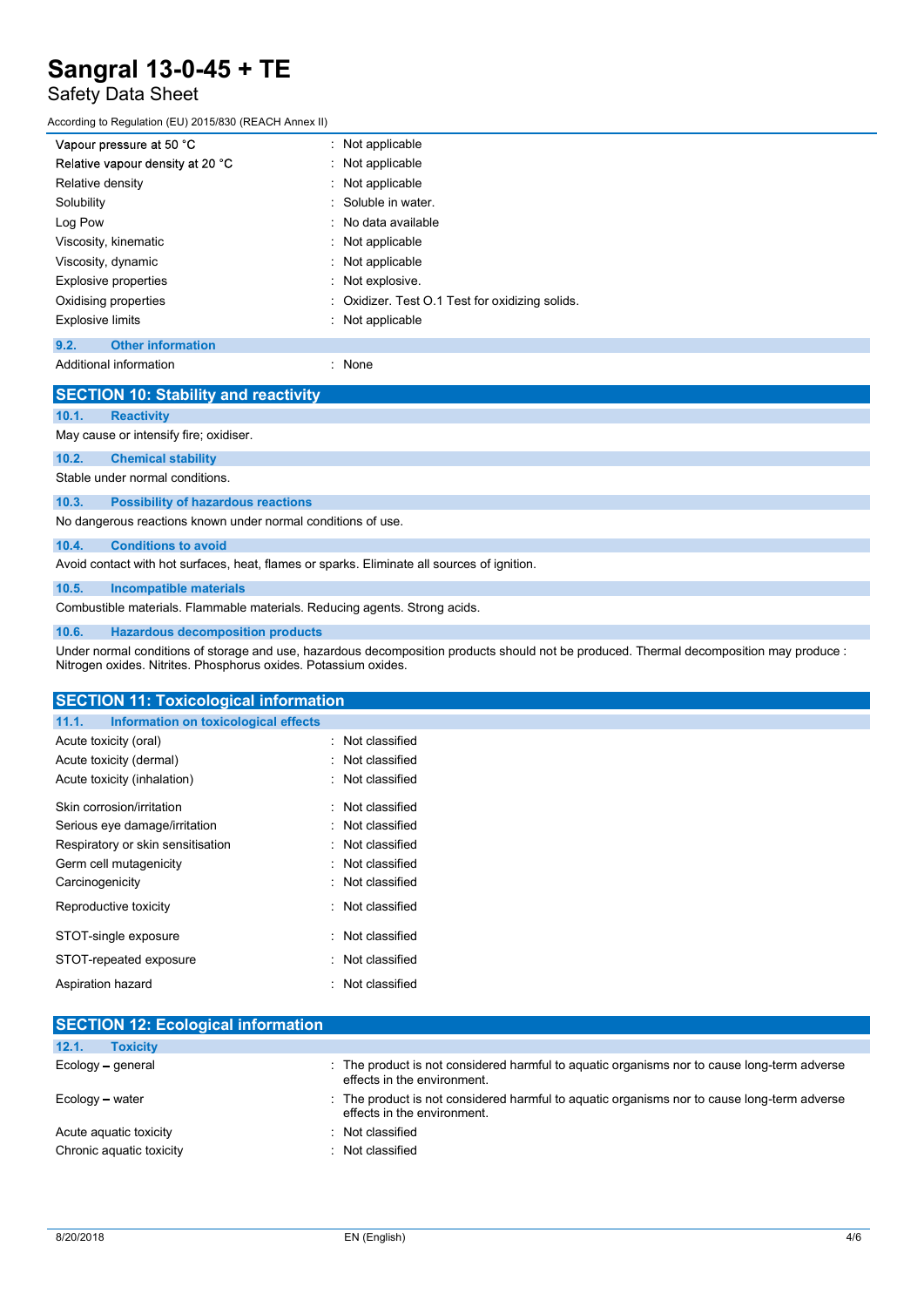# Safety Data Sheet

According to Regulation (EU) 2015/830 (REACH Annex II)

| 12.2.<br><b>Not persistant</b>                     |                                                                  |
|----------------------------------------------------|------------------------------------------------------------------|
| Sangral 13-0-45 + TE                               |                                                                  |
| Not persistant                                     | Contains no substances known to be hazardous to the environment. |
| 12.3.<br><b>Bioaccumulative potential</b>          |                                                                  |
| Sangral 13-0-45 + TE                               |                                                                  |
| Bioaccumulative potential                          | Low bioaccumulation potential.                                   |
| 12.4.<br><b>Mobility in soil</b>                   |                                                                  |
| Sangral 13-0-45 + TE                               |                                                                  |
| Ecology - soil                                     | Expected to be highly mobile in soil.                            |
| 12.5.<br><b>Results of PBT and vPvB assessment</b> |                                                                  |
| No additional information available                |                                                                  |
| Other adverse effects<br>12.6.                     |                                                                  |
| Other adverse effects                              | : May cause eutrophication at very low concentration.            |

| <b>SECTION 13: Disposal considerations</b> |                                                                                                            |
|--------------------------------------------|------------------------------------------------------------------------------------------------------------|
| 13.1.<br>Waste treatment methods           |                                                                                                            |
| Regional legislation (waste)               | Dispose in a safe manner in accordance with local/national regulations.                                    |
| Waste treatment methods                    | Dispose of contents/container in accordance with licensed collector's sorting instructions.                |
| Additional information                     | : Do not allow into drains or water courses. Do not allow material to contaminate surface water<br>system. |

### SECTION 14: Transport information

| <b>SECTION 13: Disposal considerations</b>       |                                                               |                                                                                                          |                                                                                               |                                       |
|--------------------------------------------------|---------------------------------------------------------------|----------------------------------------------------------------------------------------------------------|-----------------------------------------------------------------------------------------------|---------------------------------------|
| <b>Waste treatment methods</b><br>13.1.          |                                                               |                                                                                                          |                                                                                               |                                       |
| Regional legislation (waste)                     |                                                               |                                                                                                          | : Dispose in a safe manner in accordance with local/national regulations.                     |                                       |
| Waste treatment methods                          |                                                               |                                                                                                          | : Dispose of contents/container in accordance with licensed collector's sorting instructions. |                                       |
| Additional information                           |                                                               | Do not allow into drains or water courses. Do not allow material to contaminate surface water<br>system. |                                                                                               |                                       |
| <b>SECTION 14: Transport information</b>         |                                                               |                                                                                                          |                                                                                               |                                       |
| In accordance with ADR / RID / IMDG / IATA / ADN |                                                               |                                                                                                          |                                                                                               |                                       |
| <b>ADR</b>                                       | <b>IMDG</b>                                                   | <b>IATA</b>                                                                                              | <b>ADN</b>                                                                                    | <b>RID</b>                            |
| <b>UN number</b><br>14.1.                        |                                                               |                                                                                                          |                                                                                               |                                       |
| 1486                                             | 1486                                                          | 1486                                                                                                     | 1486                                                                                          | 1486                                  |
| 14.2.<br><b>UN proper shipping name</b>          |                                                               |                                                                                                          |                                                                                               |                                       |
| POTASSIUM NITRATE<br>(MIXTURE)                   | POTASSIUM NITRATE<br>(MIXTURE)                                | Potassium nitrate<br>(MIXTURE)                                                                           | POTASSIUM NITRATE<br>(MIXTURE)                                                                | POTASSIUM NITRATE<br>(MIXTURE)        |
| <b>Transport hazard class(es)</b><br>14.3.       |                                                               |                                                                                                          |                                                                                               |                                       |
| 5.1                                              | 5.1                                                           | 5.1                                                                                                      | 5.1                                                                                           | 5.1                                   |
|                                                  |                                                               |                                                                                                          |                                                                                               |                                       |
| <b>Packing group</b><br>14.4.                    |                                                               |                                                                                                          |                                                                                               |                                       |
| $\mathbf{III}$                                   | $\mathbf{III}$                                                | Ш                                                                                                        | Ш                                                                                             | Ш                                     |
| <b>Environmental hazards</b><br>14.5.            |                                                               |                                                                                                          |                                                                                               |                                       |
| Dangerous for the<br>environment: No             | Dangerous for the<br>environment : No<br>Marine pollutant: No | Dangerous for the<br>environment : No                                                                    | Dangerous for the<br>environment : No                                                         | Dangerous for the<br>environment : No |
|                                                  |                                                               | No supplementary information available                                                                   |                                                                                               |                                       |
|                                                  |                                                               |                                                                                                          |                                                                                               |                                       |

### 14.6. Special precautions for user

### - Overland transport

Classification code (ADR) : O2



#### - Transport by sea

| - Transport by sea            |           |  |
|-------------------------------|-----------|--|
| Special provisions (IMDG)     | : 964.967 |  |
| IBC special provisions (IMDG) | : B3      |  |

#### - Air transport

No data available